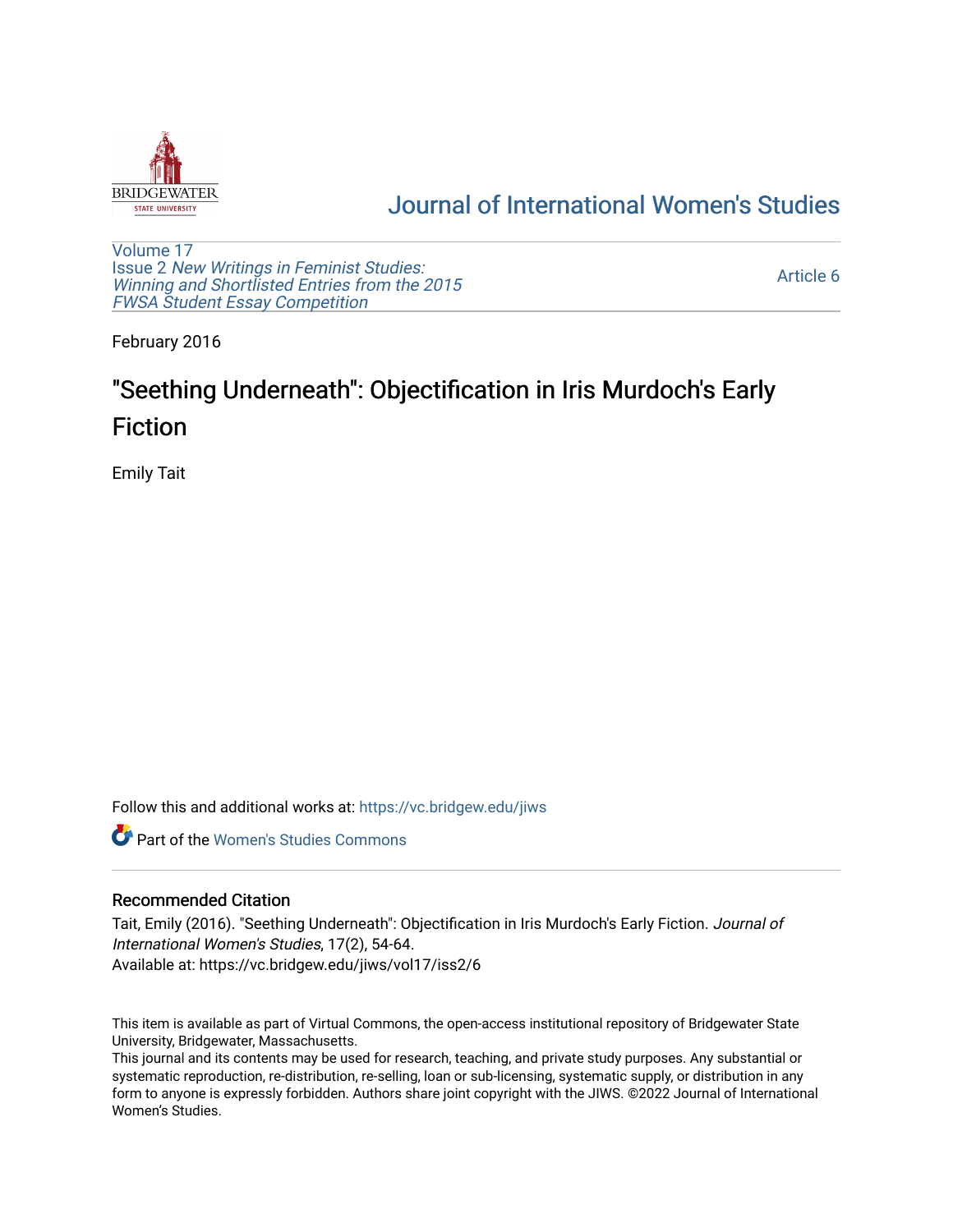#### Tait: Objectification in Iris Murdoch's Early Fiction

This journal and its contents may be used for research, teaching and private study purposes. Any substantial or systematic reproduction, re-distribution, re-selling, loan or sub-licensing, systematic supply or distribution in any form to anyone is expressly forbidden. ©2016 Journal of International Women's Studies.

#### **"Seething Underneath": Objectification in Iris Murdoch's Early Fiction**

By Emily Tait<sup>1</sup>

#### **Abstract**

This essay is about the objectification of women in the early novels of Iris Murdoch, particularly *A Severed Head* (1961), *Under the Net* (1954) and *The Italian Girl* (1964), and how this is subverted by complex characterisation. In focusing on novels predominantly with male narrators and a first person male gaze, I will draw on Sartre's analysis of "the look" in *Being and Nothingness* (1943) as well as feminist film theory to firstly consider evidence of immobilization and then re-examine criticism of Murdoch's female characters as "puppets". I will contend that Murdoch does not objectify her female characters but instead draws attention to their active passivity and resistance to petrification. Throughout I am concerned with the immobilizing gaze and with the comparisons that can be drawn between woman and Medusa, a figure embodying the core themes of the gaze and object-hood. To this end I examine how the gaze can be reappropriated by female characters and utilized as a tool of female empowerment rather than objectification.

#### *Key Words*: Murdoch, Objectification, Medusa

In his scathing essay on Iris Murdoch's methods of characterisation, Marvin Felheim observes of her characters, "we are told about them; we observe them in action; but we never really get inside them. They function as puppets" (189). He sees the philosophical backbone of her novels as unsupported by the unconvincing flesh of her characters. This reductive view persists in more recent criticism of Murdoch's women in particular, including feminist criticism such as Sabina Lovibond decrying her characters' "half-baked or abject femininity" (5). Rather than adopting this dismissive attitude towards female characters, I will show how they resist objectification through a more active passivity and resistance to petrification. Even within this sweeping criticism, Felheim inadvertently opens up interesting avenues of study regarding women, immobility and the nature of objecthood through his use of the word "puppets". Felheim has Murdoch as puppetmaster, while Murdoch in fact characterises her male narrators as trying to make puppets of female characters. In *The Sea, The Sea* (1978), Murdoch's Booker Prize winning novel, Charles Arrowby, the protagonist, describes his childhood sweetheart, Hartley, as "a shell, a husk, a dead woman, a dead thing. Yet this was the thing I had so dearly wished to inhabit, to reanimate, to cherish" (461). Here it is Arrowby, not Murdoch, blindly attempting to "animate" a character while denying her body its subjectivity: it is a "husk", a dead "thing". In being observed by the first person male narrator, the female body is described on his terms, seen through an objectifying, immobilizing male lens. Some critics have failed to push past the male narrators' view of these women, and take the narrative point of view too much on its own terms. Instead, I will draw on Sartre's analysis of "the look" in *Being and Nothingness* (1943) as well as feminist film theory to firstly consider

 $\overline{\phantom{a}}$ 

<sup>&</sup>lt;sup>1</sup> Emily Tait was born and grew up in Edinburgh and is currently in her third year of Undergraduate study at St. Catharine's College, Cambridge, reading English.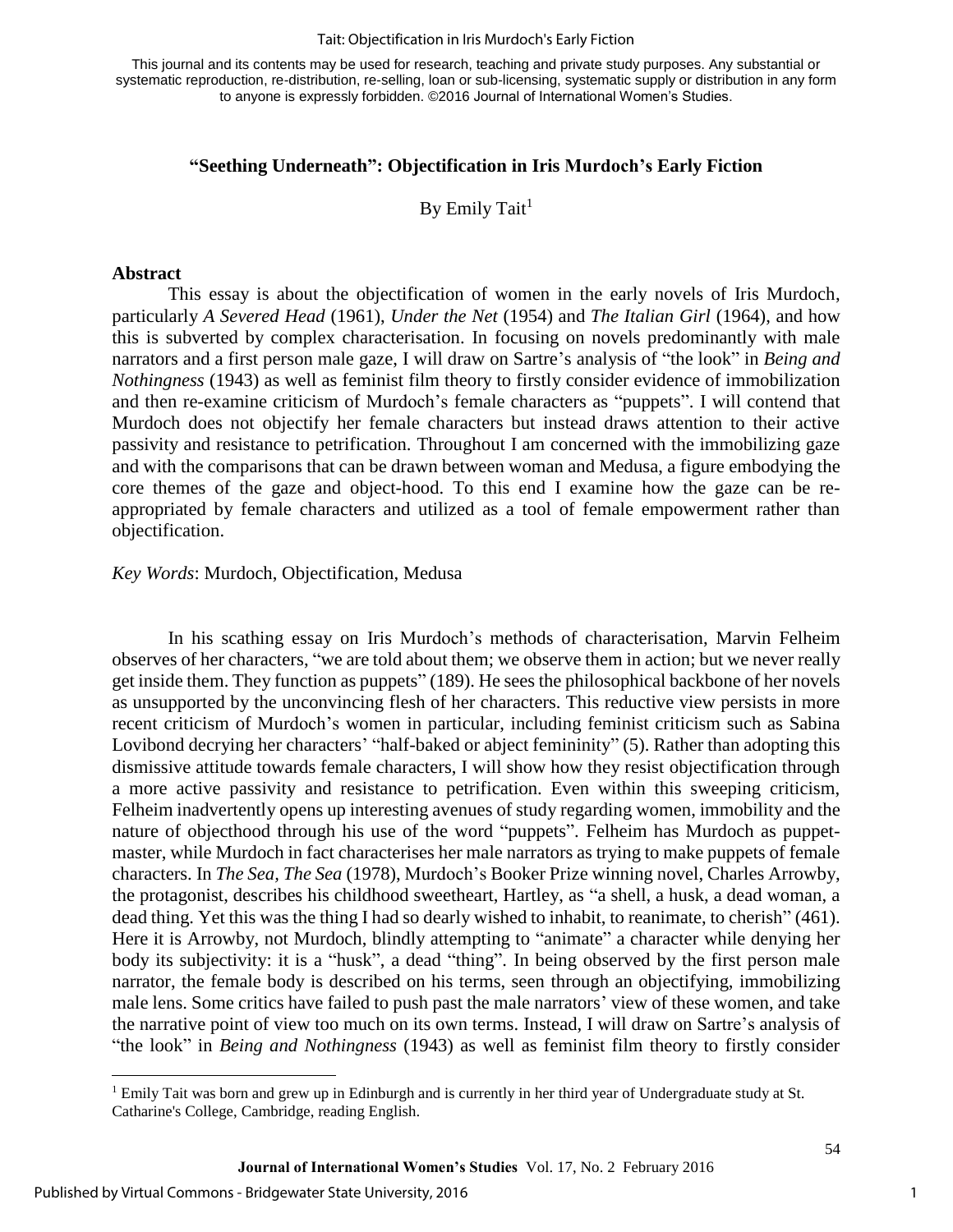evidence of immobilization then go on to show how this apparent "puppetry" of female characters is undermined through a representation of their empowered, Medusa-like gaze. While critic Gillian Alban has approached the gaze of Medusa in *A Severed Head* (1961), I will expand this into a greater understanding of the objectification and gender relationships in her early novels; how the Medusian gaze interacts with the male gaze inviting the reader to look with a more scathing eye at the narrator.

*The Sea, The Sea* is not the only instance of apparent chauvinistic control. Three of Murdoch's early novels, *A Severed Head* (1961), *Under the Net* (1954) and *The Italian Girl* (1964), are read through a male "I", with female characters seen and ostensibly objectified. In considering how being looked at immobilizes oneself, a useful approach is cued by Murdoch herself. As a prolific scholar of Jean-Paul Sartre, writing two critical studies of his work (*Sartre: Romantic Rationalist* (1953) and *Sartre: Romantic Realist* (1980)), Murdoch's understanding of his theory of "the look" provides a valuable philosophical language with which to consider the gaze in her novels, when we consider the narrator as "Other". In his extensive existential study, *Being and Nothingness*, Jean-Paul Sartre sums up the relation of the Other to one's subjectivity and how a look can make one feel like an object:

The Other by rising up confers on the for-itself a being-in-itself-in-the-midst-ofthe-world as a thing among things. This petrification in in-itself by the Other's look is the profound meaning of the myth of Medusa. (555)

Murdoch's female characters can similarly be made objects when exposed to the male narrative gaze and described on its terms, immobilized as petrified statues. Many critics stop here, frustrated at Murdoch's apparently restrictive characterisation, but this does Murdoch a disservice. In angrily concluding "we never see inside them", Felheim does not recognise that this is crucial: her female characters are somewhat untamed and they evade a supposedly penetrating male gaze through the surprise, and even horror, they incite in the narrator. They are not his puppets. Murdoch uses and rejects the purported female display function in male discourse that Hélène Cixous also pushes against in "The Laugh of the Medusa" (1975). Cixous celebrates the boundless and impassioned female "within" beneath an apparently rigid and imposed exterior: "their 'ill-mannered' bodies immured, well preserved, intact unto themselves, in the mirror. Frigidified. But are they ever seething underneath!" (877). Murdoch's female characters are not "husks", they too possess a "within", one as slippery and evasive as Cixous' that does not conform to the superficial male narrative voice, emerging instead through free indirect narrative and an intrinsic female perspective. While the narrator attempts to quash the female body into a "frigidified" form, Murdoch enables her to "seethe underneath" the grasp of male narrative. Beginning with an explanation of gendered objectification, I will move on to consider the role of the narrative gaze within the text and how Murdoch establishes female characters that escape superficial objectification and look back.

What is it to feel as an object, as a thing? Objects can be anything from door-knobs to paintings to trees but to *feel* as an object, one must be cognisant. In a novel, the grammatical object is denied subject-hood through the dominant perspective of the narrator. In "Art and Objecthood" (2009), Michael Fried looks at the way the object fits into the subject's world: "The object, not the beholder, must remain the centre or focus of the situation, but the situation itself *belongs* to the beholder" (312). In belonging to the beholder as grammatical objects, the female characters of Murdoch's early fiction cannot be extricated from their relationship with the subject. Furthermore,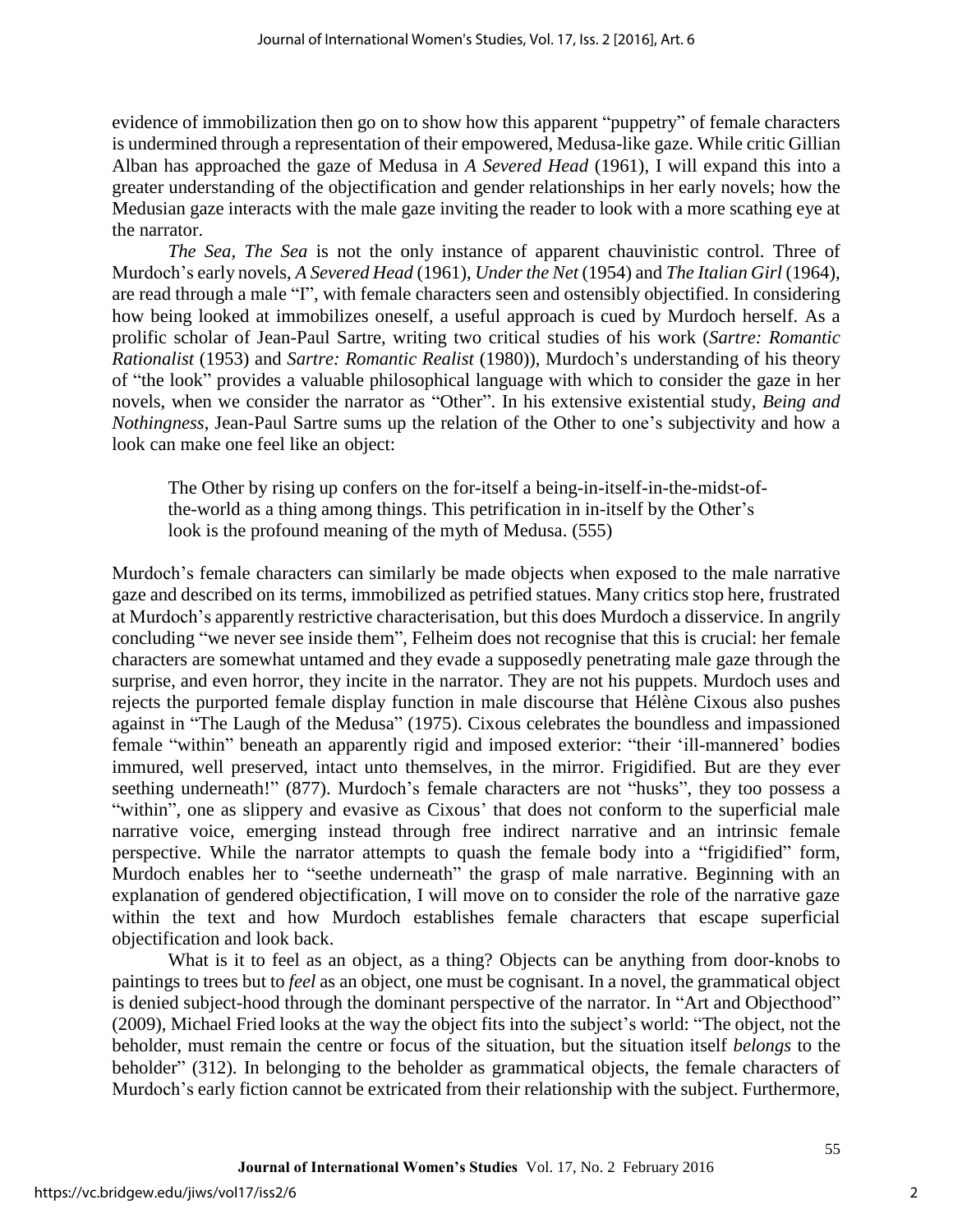this grammatical immobility becomes metaphorical through blazon. Since the Petrarchan idealism of the fourteenth-century, male poets have paralyzed a beloved with catalogued body parts and dazzling, silencing metaphors. In male-narrated novels, like the films analysed by Laura Mulvey, "the determining male gaze projects its fantasy onto the female figure, which is styled accordingly" (19). Although not obviously visual, narration can be voyeuristic description with scopophilic intensity. "Object" is even used to describe women in *A Severed Head* as Martin introduces his wife as a "rich gilded object" (16) and dismisses his love-interest, Honor, with the phrase "I don't care what this object thinks of me" (56). However, in moments like these it is the misogynistic narrator who is under the novel's scrutiny and the reader critically observes the observer. Similarly, Sartre's explanation of being-as-object analyses the mind-set of the subject, the objectifier: "The objectification of the Other, as we shall see, is a defense on the part of my being which, precisely by conferring on the Other a being-for-me, frees me from my being-for the Other" (359). Thus objectification is paradoxically an expression of the subject feeling objectified. The male desire to immobilise and subject the woman to an impassive form reflects *his* fear and desire. Murdoch is acutely aware of this in her presentation of Martin. Like Sartre, who is *aware* of his status as "thing", Honor being able to "*think*" subverts her status as an incognisant object. In attempting to objectify Honor into something tangible Martin belies his own insecurity; his fear of her seething dynamism.

Murdoch ostensibly immobilises her female characters as statues and mannequins. "Alabaster" appears regularly: Madge's foundation renders her "smooth and inexpressive as alabaster" (*Under the Net* 10); Isabel is a "plump little midinette" (*The Italian Girl* 81) and in her final scene appears as if "a warm radiance shone through like light through alabaster" (p. 161). The syntactic similarity to Shakespearean idolatry, as Othello perversely looks down on the sleeping Desdemona, "smooth as monumental alabaster" (V.II.5), elicits morbid parallels as Murdoch's women are also deadened. Even Georgie in *A Severed Head*, who is remarkable for her resistance to Martin's possession, is described as having "beautiful Acropolis feet" (11) – implying that they are Grecian and statuesque – and her complexion is said to have a "finish of ivory" (9). We encounter "real" statues in *Under the Net* when Jake visits the Parisian Fontaine des Médicis and he blazons a statue, referring to "it" as a "her" (185) and admiring that "there she lies, braced and yet relaxed, superbly naked" (186). Paradoxically within ten pages it is the fleshly, human Anna who is "perfectly motionless" (190) on the other side of the river and, like the statue, gives Jake a shiver of excitement when he catches a "flash of her long leg up to the thigh" (193). Statues are complex objects as they verge between inanimate and human, verisimilitude being one of the most admired features of a sculpture. The notion of the female body as statue recurs in Naomi Wolf's *The Beauty Myth* which explores the restrictive nature of beauty that society imposes upon the female body, rendering her an object for herself and others. Combining this with Cixous' "seething underneath", Wolf's theory of women as iron maiden goes some way to evoking the effect of the male gaze. The Iron Maiden is a medieval German torture device, a body shaped casket decorated and painted in the form of a lovely woman, leaving the victim to starve, potentially writhing, within an immobile exterior (17). The apparently inert mannequin of the female body in scenes like that of *Under the Net* is in fact more of an Iron Maiden: a casket of language to suppress inner vitality. The imposition of conventional blazon and immobility onto passionate women by male narrators enacts in literature an immobilizing male gaze.

But how do we "see" the woman beneath the immaculate alabaster exterior? The narrative structure of *The Italian Girl* and *A Severed Head* means we only "hear" them in direct speech. *The Bell*, however, uses a third person omniscient narrator, allowing Dora's voice to slip in through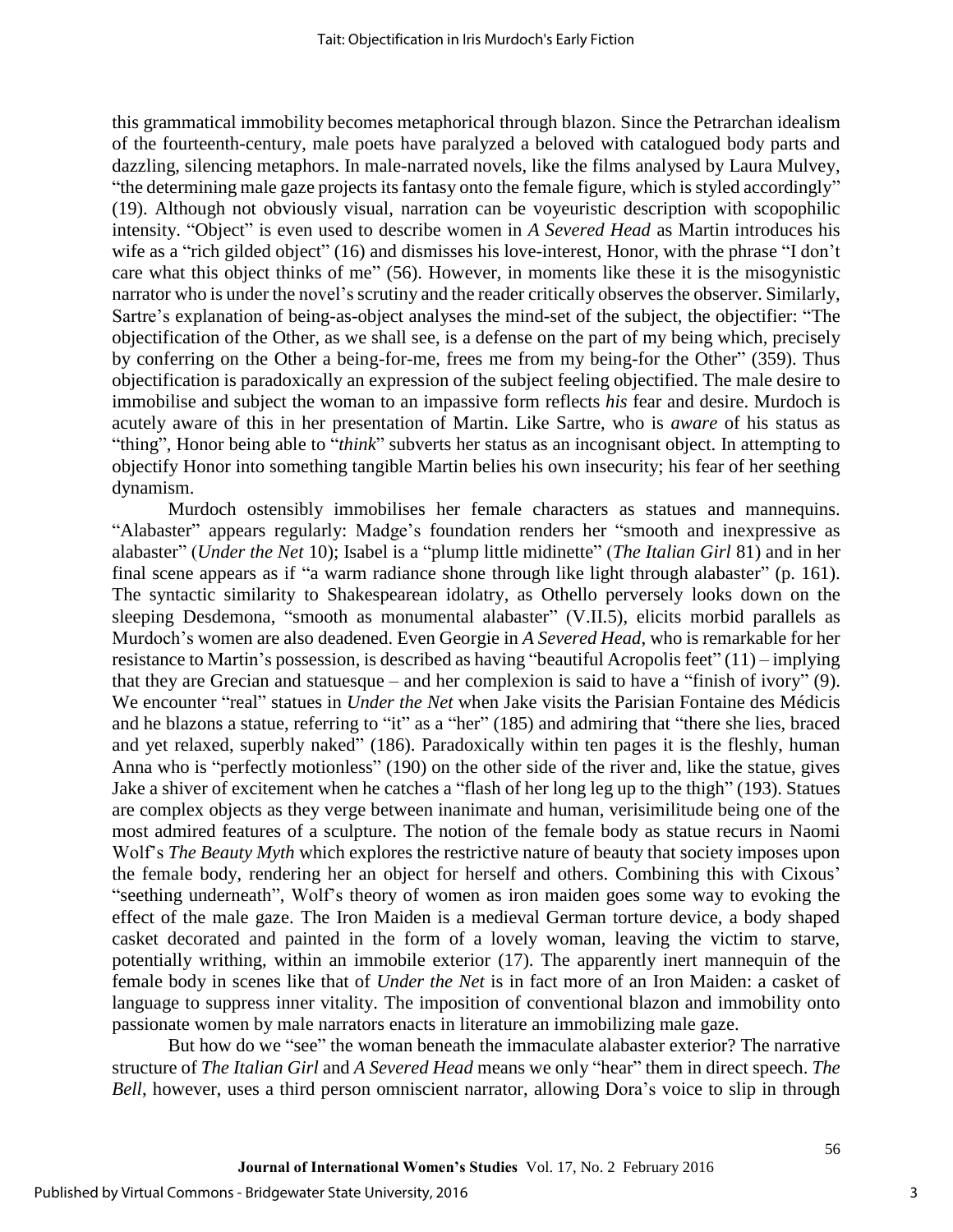free indirect narrative. Dora observes that her husband, Paul, treats Children they encounter – and implicitly her – in "the decisive and possessive way in which he wanted all the objects which he drew into his life" (10) and her interactions with him are overshadowed by a sense of "paralysis" (10). But we do not see this. We see her actively deciding to return to him; dithering over the train seating; reminiscing over her college life; she is certainly not a silent, passive creature. Dora's words are lucid, her clear-cut statements make her sympathetic to the reader despite her adulterous wanderings. As she sits on the train, Dora reflects that she "thought of herself" (7). She cannot be an object; she recognises her cognisance. Furthermore Dora is sensitive to how she is perceived: "She began to suspect that Paul thought her the tiniest bit vulgar" (9) after he buys her staid, expensive outfits. The performativity of her role as wife means she views her body as a "thing" for him to be concerned with: "she did not even know how to dress herself anymore" (9). When not viewed by men she is more in command of her own form, admiring in the mirror "the vitality of the sunburnt throat and the way the flat tongues of hair licked down on to the neck. She threw her head back and looked into the bold eyes" (45). Seen through a woman's eyes – a woman's look in the mirror is not mediated through a male gaze – the female body is dynamic ("vitality", "sunburnt", "bold", "licked") and returns her own stare.

Following this self-appraisal, Paul's desire excites rather than intimidates her. She affirms her own subjecthood: "she existed; she, Dora, and no one should destroy her" (45). This empowerment results in her fulfilling her desire for Toby, who perversely sees her as merely filling out "that blank form of femininity" (215). While she becomes a vivacious, corporeal being, the reader is exposed to a male perspective which sees her only as an appealing thing, devoid of any substance. Murdoch thus emphasises the naivety of objectifying male desire while celebrating Dora's empowerment. The female centred narrative subtly undermines the male standpoint throughout Murdoch's work and has been branded by Deborah Johnson as a "complex, specifically female perspective" (27). Even when writing as a man, Murdoch cannot resist liberating her women from the chauvinism of their narrators. In the opening chapter of *A Severed Head*, the refusal of the objects in Georgie's house to conform to Martin's ordering reflects his having "failed to possess her" (8). Similarly Antonia evades Martin through her affair, Honor evades him for much of the novel and Georgie escapes his possessive desire. Any objectification is a frustrated attempt to make them still, an unsuccessful desire to make the women controllable as they slip away.

It is through this autonomous subjectivity that Murdoch establishes female characters far more complicated their "frigidified" representation through the narrative eye Cixous' description of the female body as "seething underneath" suggests "the state of being boiling hot; ebullition, intense inward agitation" (OED). To suppress a state of upset, women present a passive front, a ripple-free surface. This oxymoronic active passivity is easy to interpret as merely passive and can only be recognised when the female voice acknowledges it. Returning to *The Bell* and Dora, she expresses her cognisance and distaste at Paul's possessiveness when he reaches to hold her hand as they walk into Compline together: "her hand limp, resenting the hold, overcome with dejection" (32). Treating the female body as immobile complies with a man's objectifying gaze but overlooks the woman's decision to be inert. Declining to be subjected to subjecthood is a sort of empowerment as Steven Connor analyses through the example of sex dolls, which are the most extreme model of women made utterly passive. He observes that the passivity of the female doll actually objectifies male desire as something to "fill the gaps" ("Guys and Dolls"). Just as the passive doll mocks the man, Marina Abramović's *Rhythm 0* (1974) is a performance art piece in which she stood for six hours allowing the audience to do anything to her. According to the Tate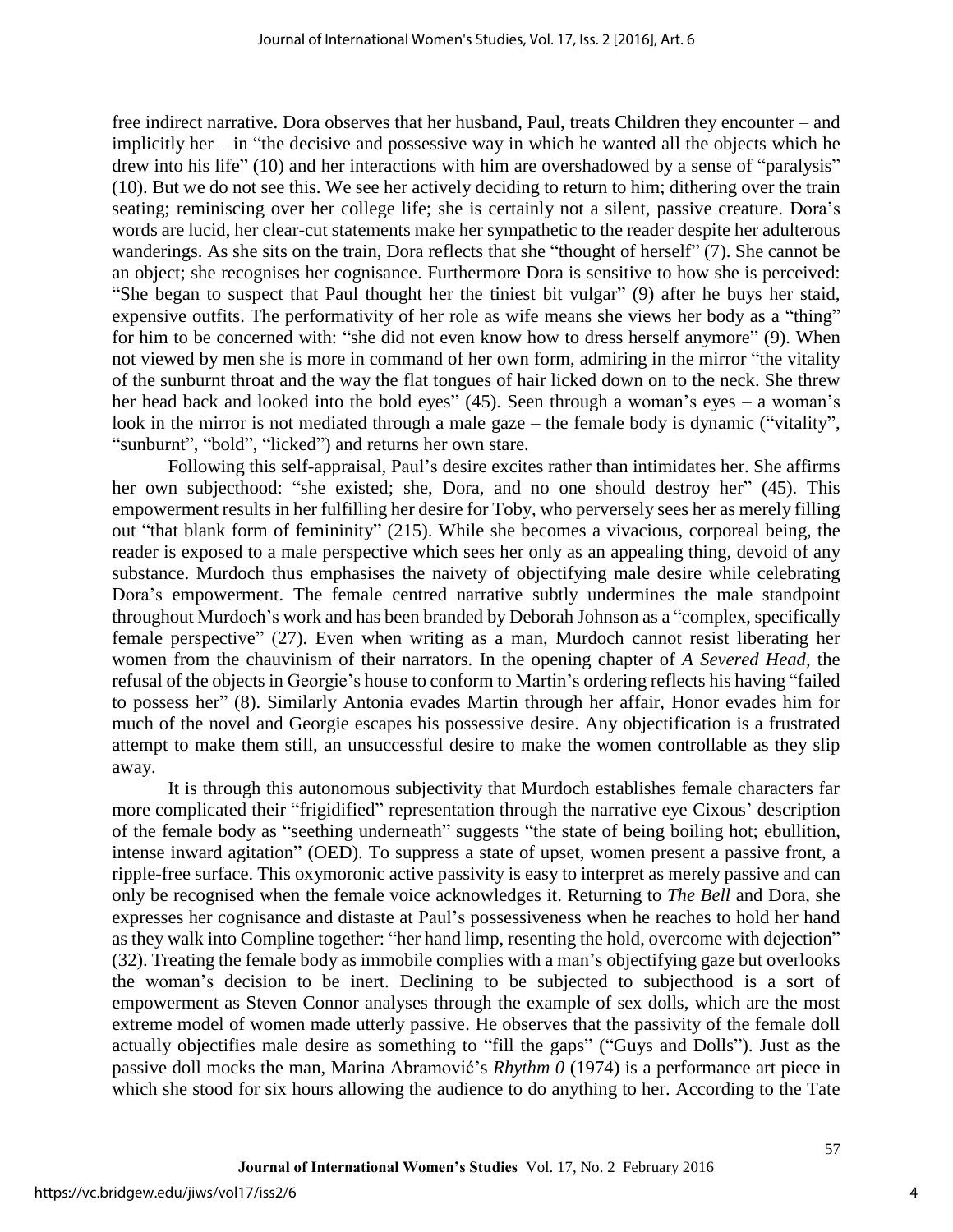website it ended with her "holding a loaded gun against her head, tears in her eyes, blouse pulled open to expose her breasts" (Tate). Here her body is both the subject and object of her art and in seizing control of her objective status she makes the public, who act and do, the subject of criticism. A similar exploitation of passivity is Madge's use of cosmetics to smooth over her expressions in the opening chapter of *Under the Net* (10). She distances herself from the narrator Jake's erotic fantasy and later in the scene reveals she is engaged to Sammy Starfield. Her icy exterior is not imposed by Jake's objectification but allows her to change, away from the gaze of the narrator. Taken to a further extreme, when Honor and Anna are attacked by their respective narrators, neither initially expresses resistance or approval. In the cellar, Honor kicks but does not call out, bizarrely "her entire face […] had become black" (*A Severed Head* 111) but she stares at him throughout. Her passivity ensures we see his crime fully, he becomes the object of the reader's disgust. Though Anna's scene does not veer so closely into sexual violence, she does not initially display her own affections when Jake kisses her, rather he says she "lay stiffly in my arms like a great doll" (*Under the Net* 39). In not reciprocating, though it emerges she does love him, and for much of the scene hiding behind her hands, Jake is forced to act and kiss her. In being as a doll, not his puppet, her desires are hidden from the reader while the narrator's wild passions are laid out explicitly. In not humouring or responding to forceful male attention, Anna and Honor deny the narrators the masochistic pleasure of objectifying a woman who has already immobilized herself.

However, the female characters do not only reject the objectification of the male gaze through active passivity: Murdoch establishes a female gaze, observing and defining the female characters and the narrator. The title *A Severed Head* harks to Honor's objectification of herself: she brands herself "a severed head such as primitive tribes and old alchemists used to use" (182). Not only does this self-definition draw attention to Honor's autonomy but "A Severed Head" could also be an allusion to another empowered object, referring again to Sartre. Medusa, "famous trophy, the head of the snake-headed gorgon" (Ovid *Metamorphosis* IV.616) is the figurehead of a significant amount of Western criticism regarding women and objectivity: previously beautiful, she is transformed into the petrifying, snake-haired monster of classical iconography as Minerva's punishment for breaking her vow of chastity. Classical sources are undetermined in branding it rape. The body made object is encapsulated in the image of her disembodied head wielded by Perseus in Ovid's *Metamorphoses*. Raymond Queneau in his long poem *Oak and Dog* derides Medusa as grotesque in the couplet: "Severed head, woman gone wrong/ Medusa who sticks out her tongue" (56) but modern feminist theorists such as Hélène Cixous (1975) and Annis Pratt (1994) have written extensively about the empowerment of Medusa's head, that is, her penetrating, petrifying gaze and beautiful horror. She exists as both subject and object. Honor seems to encapsulate many of these qualities. She is described, nameless, as "his Medusa" in the blurb of the 1976 Penguin edition and within the text Martin believes her image might become "at any moment altogether a Medusa" (156). However, merely including her name does not make this mythical gorgon a vital component of the fabric of the text. Where she slithers into Murdoch's novels less overtly but more powerfully is through the tropes of gaze and immobility. Immobility, though evidently present in the allegorical language of statues, also appears in the characters of *A Severed Head* becoming emotionally "paralysed" (144) or "scared stiff" (156). Not only is Medusa an object, a head wielded by Perseus, but her gaze petrifies those around her. She is an object that itself objectifies; a Sartrean objectifier. Murdoch's critical study *Sartre: Romantic Rationalist* addresses his gaze theory as the "unassimilable Medusa's gaze [that] turns one's *pour-soi* into an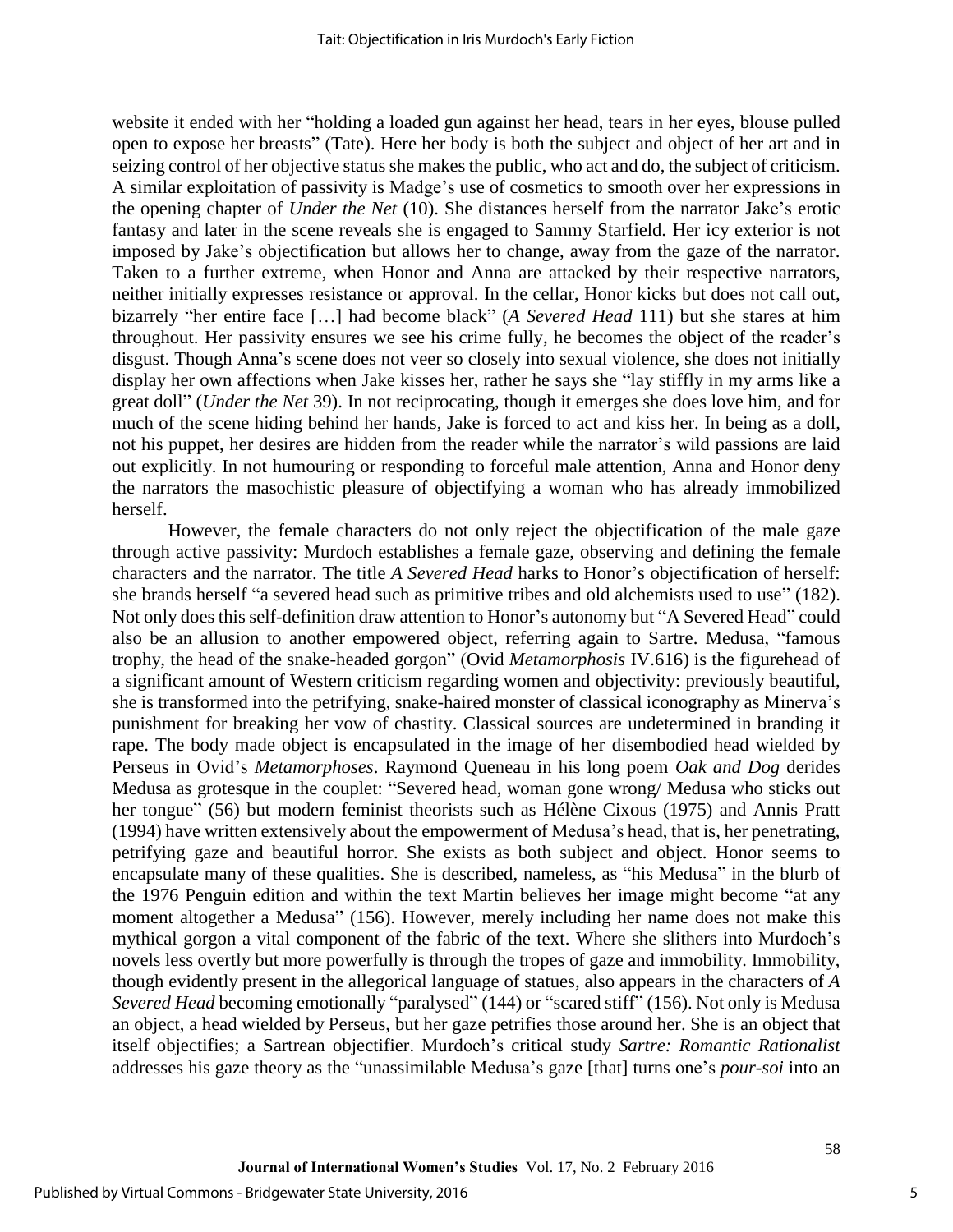*en-soi*" (11). Being subjected to someone else's gaze transforms one from being a subject "for oneself", to an object existing "in oneself", part of someone else's world.

Murdoch's recognition of the metaphorical potential of Medusa as immobilizer in her philosophical work follows through to her fiction. The first reference to Medusa in *A Severed Head*  is Antonia's bust on the table between her husband and brother-in-law. Like Perseus and Medusa, in this scene the male to female power dynamic is unsettling. The unresponsive, inert Antonia is described flippantly by Alexander as "illicit and incomplete […] Freud on Medusa. The head can represent the female genitals, feared not desired" (44). Here Murdoch expands into Freud's theory of Medusa as the embodiment of the male castration complex: decapitation represents castration, the phallic hair of snakes and gaping mouth is inevitably sexual (*Sexuality and the Psychology of Love* 202). Beneath the two men the statue is passive and, being bronze, Antonia is given no opportunity to actively reject their sexual objectification. This is the crux of the issue regarding Medusa as a feminist symbol because she is essentially a male weapon, used by Perseus to immobilize Atlas and unlawfully claim the virtuous Andromeda. Existing solely in her head Medusa has no power, much like Antonia on the table. However, when she opens her eyes and looks, when she is not reduced to one mere block of flesh, she can resist and even invert the objectification of men. Her gaze is empowered and adopted by several dark women throughout Murdoch's writing.

The self-confessed "severed head" of *A Severed Head*, Honor, simultaneously refuses to be itemized in a Petrarchan sort of blazon, and instead is presented as a grotesque body in parts; "feared not desired" (44). As she sits beside Martin in the car, her body, instead of statue-like or oppressively feminine, is presented as a "headless sack" (57) and emerging in the fog she is "haggard", "formidable", "dour" and "frowning" (55). The language is not aesthetically descriptive. She resists the objectification thrust upon Georgie and Antonia and her body exists most strikingly in her gaze. It is her gaze, rather than her eyes, which is described when Martin looks at her: "She turned towards me and glared" (55). In describing the gaze, one would presume the only thing to explicitly "see" is the eyes. When reduced to shape and colour, eyes become glassy, doll-like even: Madge's eyes are "almond-shaped" (*Under the Net* 10), Georgie's a "clear greyish-blue (*A Severed Head* 9). Honor's eyes are never described in such objective terms, instead "There was something animal-like and repellent in that glistening stare" (55). Her eyes become a front for a creature within – an Iron Maiden-like casket – "I saw the old snake in her looking coldly out through her eyes" (180). Embracing both snake and gaze, Honor becomes a powerful, petrifying Medusa, not a passive male weapon. Annis Pratt establishes, "Women are not always repelled by Medusa, but sometimes empower ourselves by identifying with her" (4). Honor is fearsome: Martin cannot deny her masculine authority as an "insolent and powerful captain" (58). Upon realising she has been involved in an incestuous affair he notes, "I had not for a second conceived of her possessing a lover" (138). Palmer does not possess her, she possesses him in a similar way to Martin's earlier greedy attestation that "I needed both of them, [Antonia and Georgie] and in having both I possessed the world" (20). With Honor, he does not so much possess her but is possessed, not just in ownership but in a more spiritual sense, by his desire for her. His love for her is "monstrous" (125), utterly enchanted by the "tawny-breasted witch" (138). She resists Martin's beautification and instead subsumes him, as feared and desired as a Medusa.

Flora in *The Italian Girl* is not as erotically charged as Honor but elicits a similar unhealthy preoccupation from her uncle Edmund. Her romanticised surface gives way to a passionate seething underneath; bridging the beautiful maiden and petrifying gorgon binary. Unlike Honor, she is remembered as a child with "the sweetness of a little animal" (22). Under Edmund's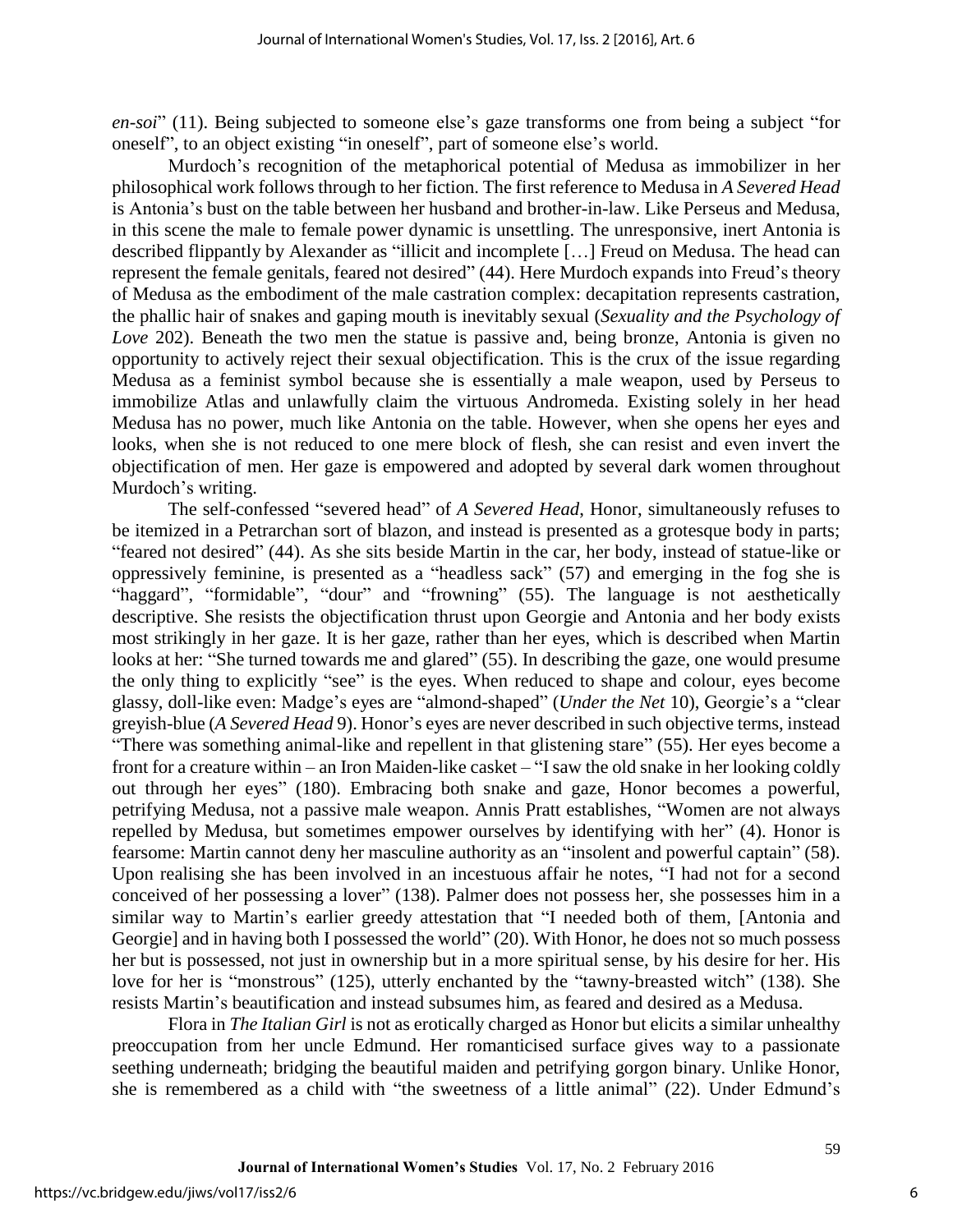idealized gaze she has a delicate "transparent, milky, unmarked face" (96), hair flimsy as a "garment" (48). As he follows Flora down to the river she is associated with chastity through her simple white dress and her lingering over nature. Edmund views her as an object of overt beautification: "too smooth, too slim, too luminous to be really made of flesh" (46). He conceives of her as the epitome of virginal appeal, like chaste Medusa in Minerva's temple. While Medusa is sullied by the revelation of her love-making, or possibly rape by Neptune, and metamorphosed into a snake-haired monster, it is the discovery that Flora is pregnant that similarly transforms her in Edmund's eyes. Her outburst makes it seem as if she has "whipped on a different mask" (50). But in this phrase Edmund belies the objectification he has imposed upon her: a *different* mask. However he saw her before was a false impression. Gorgon masks were employed in Ancient Roman religious ceremonies to prevent men being drawn to the chaste and mask-wearing women: here Flora has masked herself from her uncle and the reader. Indeed the hardness that can be construed as masculine possessiveness is reinterpreted by Flora as steadfastness: "Don't soften me" (53). The innocent girl-child becomes an exemplar of female empowerment delivering the closest thing to a vitriolic feminist rant in Murdoch's writing, celebrating her right to choose to abort her pregnancy. "You don't know what it's like, you men" (53); she says she rejects the "monster" (53) inside her. The body Edmund tried to claim as a "sprite from an Italian painting" (46) is reclaimed and controlled by Flora as a vessel for her own wants. To perturb the men that perturb her with inappropriate language, Murdoch makes Flora the gorgon, in appearance and furious gaze, she shocks and immobilizes even the omniscient Edmund.

During interactions between women there is less of a passive female and active male dualism and the subtlety of Murdoch's characterisation of women becomes apparent. Despite the narrator of *The Italian Girl*, Edmund, being overtly misogynistic with lines including, "I detest coarse talk in women" (34), when Flora implies a lesbian relationship between her mother and the housemaid, Maggie, Edmund's voice is weakened as he retreats from the impassioned fury of female characters: "as she moved, I in fact recoiled. Flora struck the table violently […] I backed away from them" (123). They are decidedly unladylike and subvert the expectations of an archetypal English household. Not only is Flora returning from her abortion, but is attacking her nanny for apparently sleeping with her mother. In this intense scene of feminine passion, inevitably the symbol of Medusa slithers into the language. While we may have expected the exotic Maggie to be the passionate Medusa, it is Flora, her hair in a "shaggy mass" (120) and mouth "wide open and dribbling" (123), who lunges, cutting Maggie's hair into a "black snake" (123) and leaving her to hide her eyes "as if from the gaze of Medusa" (124). Here both women take on a sort of "Gorgon spirit" (Pratt 4) in the fury of the moment. In comparing Flora's gaze to that of a Medusa, Murdoch utilises the feminist trope of female eros, intense female passion (Bowers, "Medusa and the Female Gaze" 217) and reveals the empowered ferocity of apparently objectified women in the text. A similar dualism occurs in *A Severed Head* as Martin's wife meets his lover. Georgie becomes "almost a marionette. She was as stiff as a piece of wood with her anxiety" (87) and defensively fixes Antonia with a Medusian "cold young stare" (88). Both petrifying and petrified, Georgie embodies Medusa and victim. Her immobility becomes an expression of her immobilizing herself and actively protecting herself from the gaze she does not want to be subjected to: Antonia's. Without the gender power dynamic we witness the fury and power with which Murdoch has endowed her female characters.

Indeed, Perseus encounters two object-women in Ovid's *Metamorphoses*: Medusa and Andromeda. While Medusa is a wielded head but active in her gaze, Andromeda is tied to the rock like marble, immobilizing Perseus through her beauty and leaving him "dumbly amazed and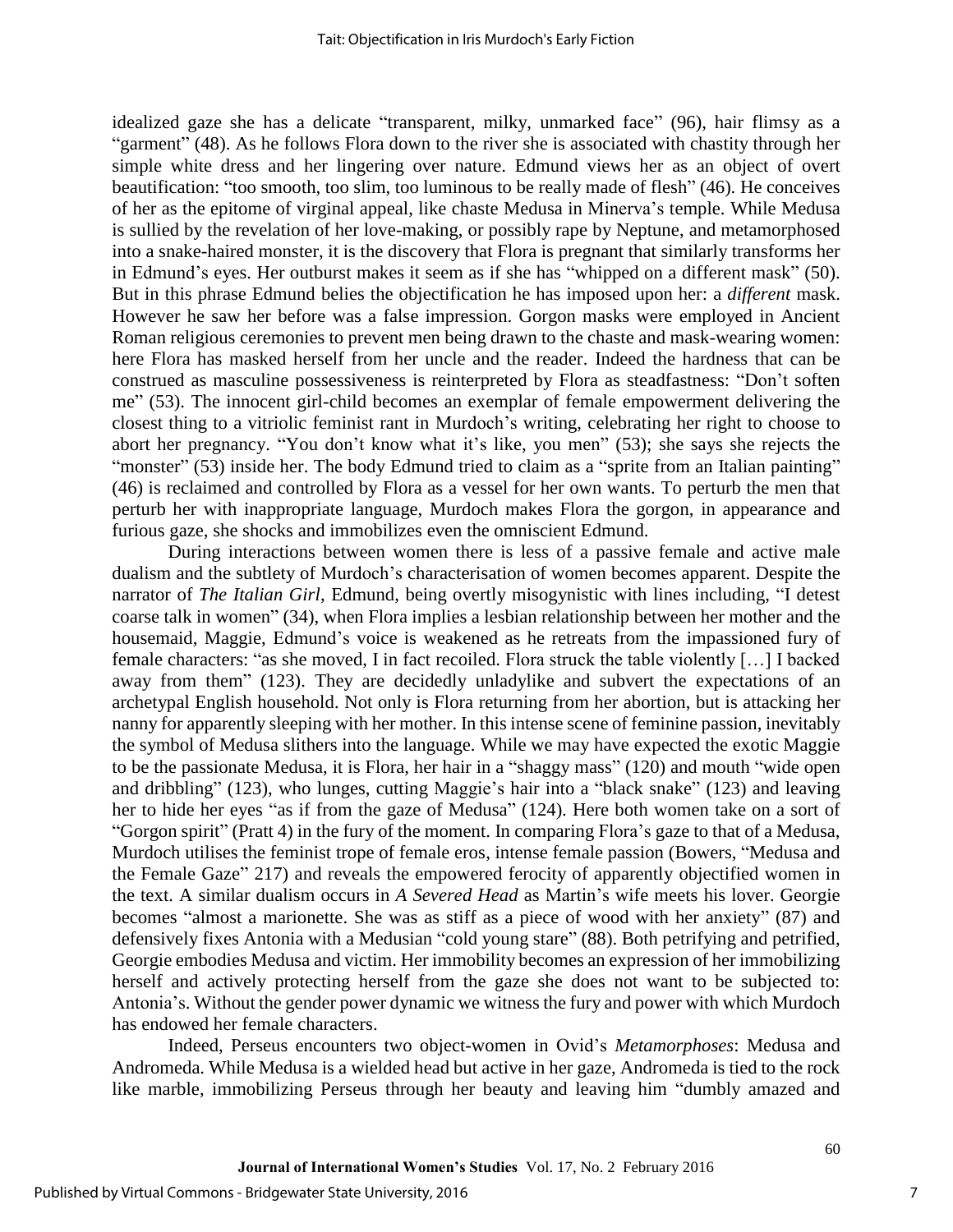entranced" (Ovid IV.676). Occasionally the distinction between object-loved and object-feared is obvious, such as the scene in *A Severed Head* following Georgie's suicide attempt when parallels can be drawn between Martin, Georgie and Honor, and Perseus, Andromeda and Medusa. The recumbent Georgie becomes the passive female victim. She is like a "drowned girl" (173) and Martin traces her body, blazoning her rising chest, her ear, her feet. In this unconscious state she is extremely vulnerable, like Andromeda she is unable to move away. When Honor appears, her body is similarly unwavering but as a display of active control: "Her face was cold and stiff […] She spoke with detachment and precision" (174). Unlike Georgie she "looked back out of her sallow Jewish mask" (175). Her face, immobile, is a front for her body seething beneath. However, it is too simple to take Medusa as active and Andromeda as passive, because Andromeda similarly transfixes the gazer. Though she does not perturb with her stare the mere sight of her leaves Perseus dazed. Earlier in the novel Honor's body has this Andromediac effect on Martin as he walks in on her naked in bed with her brother: she is "tawny and as naked as a ship's figurehead […] her face stiff and expressionless as carved wood" (p. 128). She appals Martin with her phallic, erect body and lack of modesty and utilises the male fascination with the female body to "objectify" him. Laura Mulvey identifies a similar effect in cinema, when looking at a female body "freeze[s] the flow of action in moments of erotic contemplation" ("Visual Pleasure and Narrative Cinema" 19). The body is a tool used by Andromeda and Honor. Simone de Beauvoir argues that the female body "is something other than her" (42). In showing no shame or coyness to incite curiosity, the female body displays its fearsome power in these novels: immobilizing the male narrators with Medusian disdain or Andromedian stunned desire, becoming an object to petrify them.

In focusing so closely on the male gaze and what the narrator sees, critics of Murdoch overlook the male subject being gazed back at by the Medusas he apparently objectifies. Description of Maggie, Flora and Honor by the voyeuristic narrative eye fills the page with intimate facets of the female body but in stopping the progression of the plot to just describe, the male voice is replaced by the mirroring of her features. As Jake enters the hairdressers to find Sadie in *Under the Net*, he senses many, many pairs of eyes on him in the mirror, making him feel like a "prince in a fairy tale" (50). But how is this different from his objectification of Anna to a "wise mermaid" (39) or a "spellbound princess" (191)? He is made to feel this way by the female gaze, he is a "thing amongst things" (Sartre *Being and Nothingness* 555) whether it be Nan's "mere wife" (*The Sandcastle* 297) speech or Flora's pro-abortion lobby, Murdoch never leaves her women as objects. The reader is invited to look with a more scathing eye at the narrator. He is the most explicitly "seen" of all the characters and literally objectified by his thoughts made solid on the page. Murdoch's early novels are overwhelmed with characters like Martin and Edmund rendered "powerless, weightless, paralysed like a man in a dream" (*The Italian Girl* 167) by the gaze of a Medusa-like woman. Even in trying to label Honor an object, Martin fails by recognising her empowered, disorientating gaze: "They gazed at me, large and oriental, the staring eyes of a sorceress or a prostitute, an artificial woman. I felt dazed, disturbed, confused" (*A Severed Head* 60). In *The Bell*, *A Severed Head* and *The Italian Girl* women look; they defy their supposed objectivity as dolls, mannequins and statues because they can see. Beneath the iron-maiden facade of alabaster-simile, the female body inverts and returns the male gaze. Sabina Lovibond mistakenly contests that Murdoch's early work presents a "narcissistic, resentful, half-baked or abject femininity" (5) in the way women are immaculate objects. In fact, Murdoch reifies the female form in its ability to petrify and daze the male narrator like Perseus by Andromeda or Medusa. Even Martin concedes,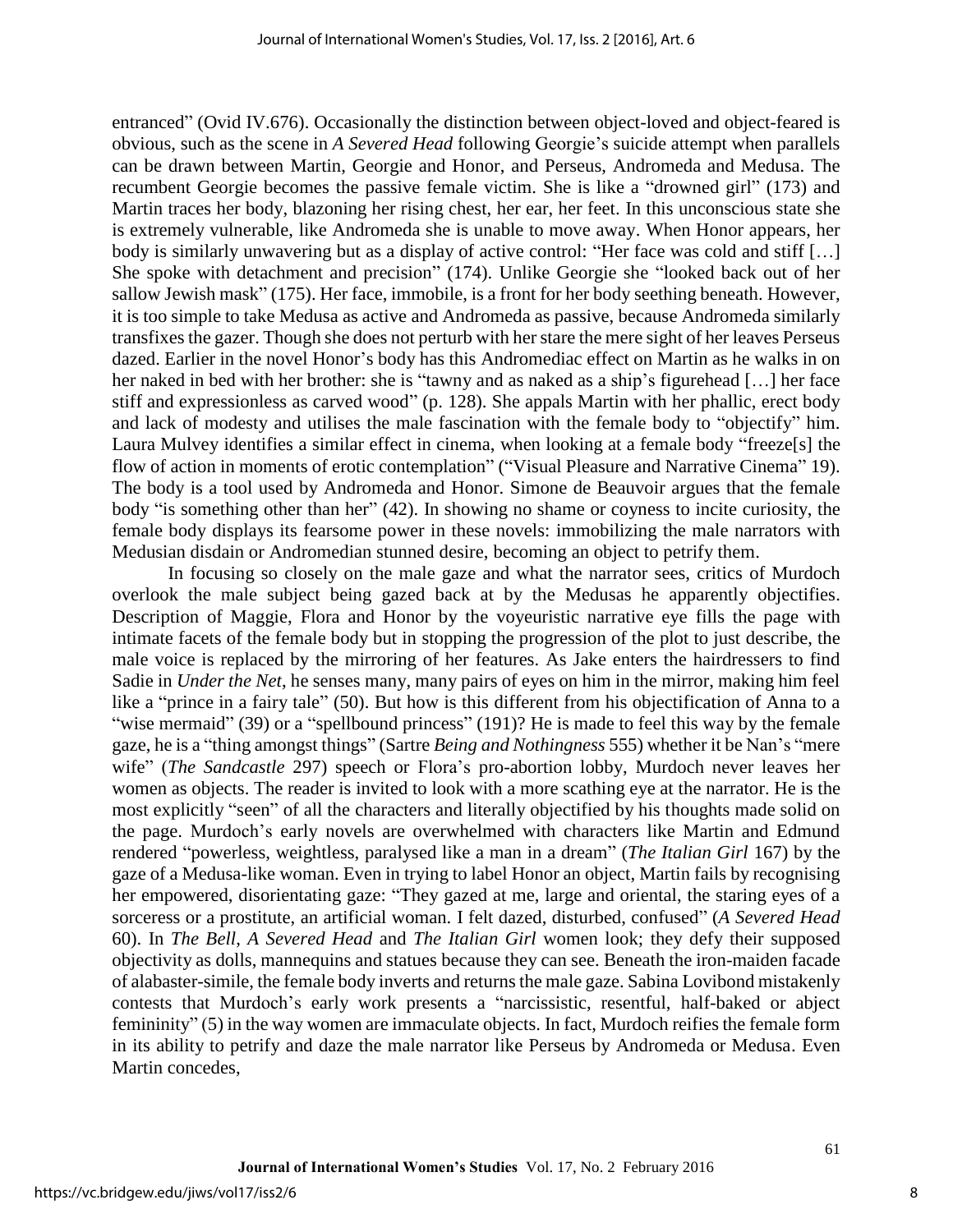What I really wanted most just then was to put Georgie in cold storage. It is unfortunate that other human beings cannot be conveniently immobilized. Do what I might, Georgie would go on thinking, would go on acting, during my absence and my silence. (119-120)

Murdoch celebrates the immobilized object that cannot be picked apart or puppeteered in the same way as the first person narrator, the subject. The women of her novels become an "Other", not as a mark of flat characterisation, but as evidence of their complexity. Outwith the narrator's "I", and the reader's eye, her female characters are seething and fascinating in our peripheral vision.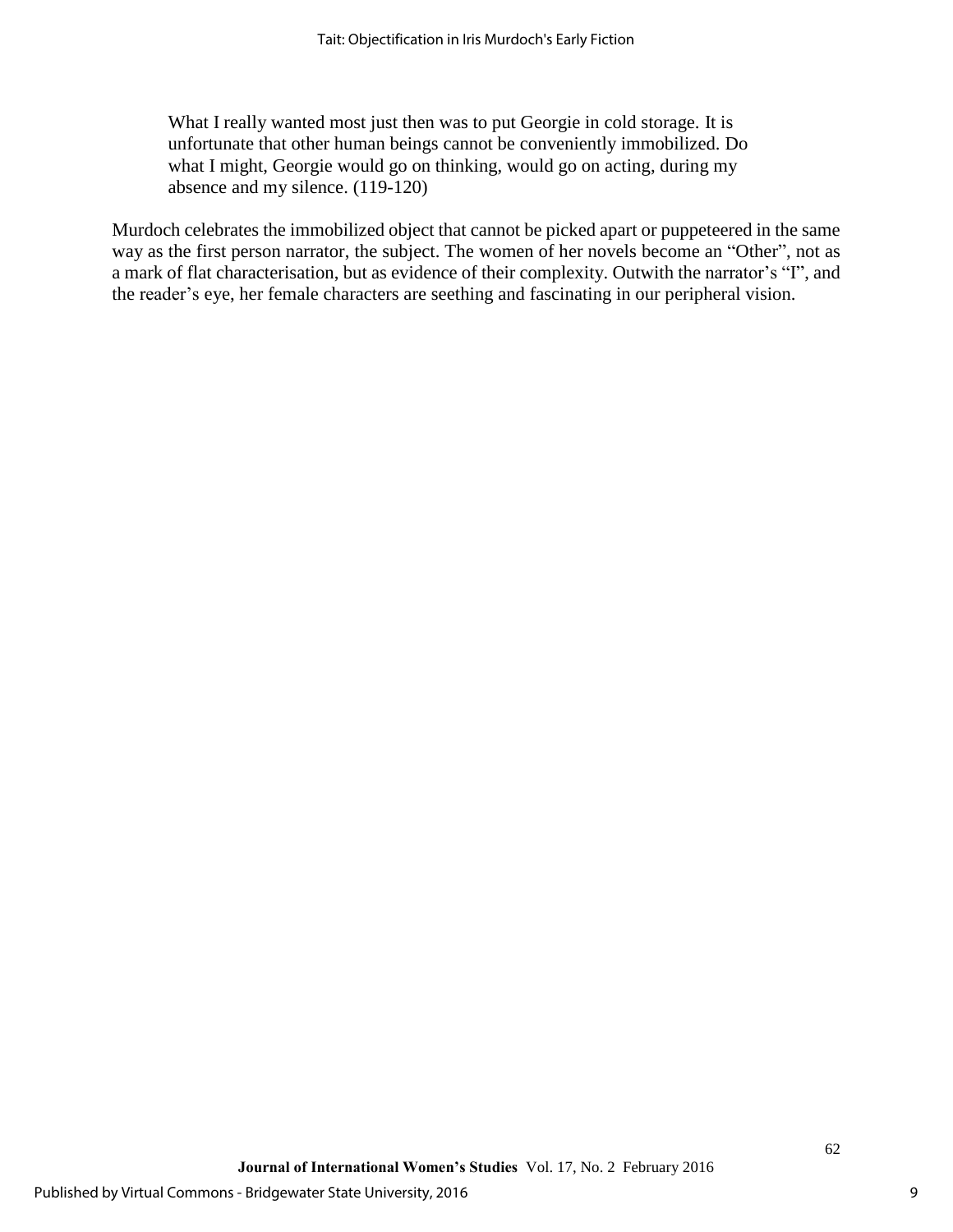### **Works cited**

- Abramović, Marina, *Rhythm 0* .1974. Web. 11 Jan. 2015. <http://www.tate.org.uk/whats-on/tateliverpool/display/dla-piper-series-constellations/marina-abramovic-rhythm-0-1974>
- Alban, Gillian M. E. "Medusa as Female Eye or Icon in Atwood, Murdoch, Carter and Plath." *Mosaic* 46.4 (2013): 163-182. Print.
- Barnes, Hazel E. *The Meddling Gods*. Lincoln: University of Nebraska Press, 1974. Print.

Berger, John. *Ways of Seeing*. London: Penguin, 2008. Print.

Bowers, Susan R. "Medusa and the Female Gaze." *NWSA Journal*, 2.2 (1990): 217-235. Print.

Brennan, Teresa. *The Interpretation of the Flesh: Freud and Femininity*. London: Routledge, 1992. Print.

Brunel, Pierre. *Companion to Literary Myths, Heroes and Archetypes*. London: Routledge, 1992. Print.

Butler, Judith. *Bodies That Matter*. London: Routledge, 2011. Print.

- Chevalier, Jean-Louis. "Closing Debate, *Recontres avec Iris Murdoch*." *From a Tiny Corner in the House of Fiction: Conversations with Iris Murdoch*. Ed. Gillian Dooley. Columbia: University of South Carolina Press, 2003.70-96. Print.
- Cixous, Hélène. "The Laugh of the Medusa." Trans. Keith Cohen and Paula Cohen. *Signs* 4.1 (1975): 875-893.
- Connor, Steven. "Guys and Dolls." 2014. Web. 28 Oct. 2014. <http://stevenconnor.com/guysanddolls.html>
- de Beauvoir, Simone. *The Second Sex*. Trans. Constance Borde and Sheila Malovany-Chevallier. London: Vintage, 1949. Print.
- Dwyer, Gary. *Window Dressing: Idealized Women in the Ages of Mannequins and Photography*. Angstrom Unit Works, 2008. Print.
- Evans, Ruth. *Simone de Beauvoir's The Second Sex*. Manchester: Manchester University Press, 1998. Print.
- Felheim, Marvin. "Symbolic Characterization in the Novels of Iris Murdoch." *TSLL* 2.2 (1960): 189-197. Print.
- Freud, Sigmund. *Sexuality and the Psychology of Love*. New York: Collier, 1974. Print.
- Fried, Michael. "Art and Objecthood." *The Object Reader*. Ed. Fiona Candlin and Raiford Guins. London: Routledge, 2009. 307-325. Print.
- Genette, Gérard. *Narrative discourse: an essay in method*. Trans. Jane E. Lewin. Ithaca: Cornell University Press, 1983. Print.
- Grimshaw, Tammy. *Sexuality, Gender and Power in Iris Murdoch's Fiction*. Madison, N.J.: Fairleigh Dickinson University Press, 2005. Print.
- Johnson, Deborah, *Iris Murdoch.* Brighton: Harvester, 1987. Print.
- Kosofsky Sedgwick, Eve. *Between Men: English literature and male homosocial desire*. New York; Chichester: Columbia University Press, 1992. Print.
- Lovibond, Sabina. *Iris Murdoch, Gender and Philosophy*. New York: Routledge, 2011. Print.
- Mingying, Xu. "Quest for the Female Self-awareness in Iris Murdoch's *A Fairly Honourable Defeat*." *TPLS* 4.8 (2014): 1681-1685. Print.

Moan, Rowe M. "Iris Murdoch and the case of 'Too Many Men.'" *Studies in the Novel* 36.1 (2004): 79-94. Print.

- Mulvey, Laura. "Visual Pleasure and Narrative Cinema." *Visual and Other Pleasures.*  Basingstoke: Macmillan, 1975. 14-26. Print.
- Murdoch, Iris. *The Bell*. London: Penguin, 1962. Print.